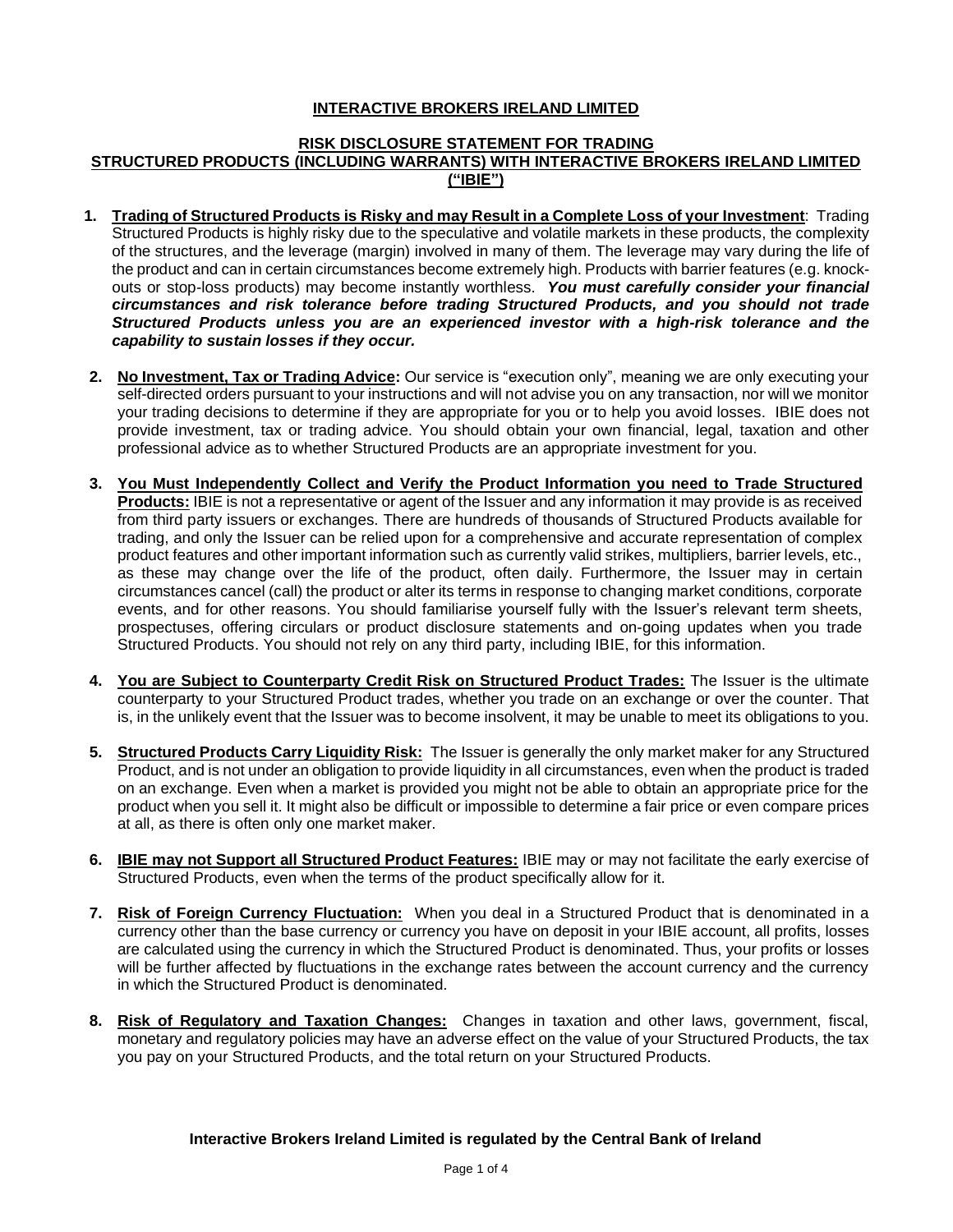**9. Risk of Disruption or Interruption of Access to IBIE's Electronic Systems and Services:** IBIE relies on computer software, hardware and telecommunications infrastructure and networking to provide its services to Clients and without these systems, IBIE cannot provide its services. These computer-based systems and services such as those used by IBIE are inherently vulnerable to disruption, delay or failure, which may cause you to lose access to the IBIE trading platform or may cause IBIE not to be able to provide Structured Product quotations or trading, or may negatively affect any or all aspects of IBIE's services. Under the IBIE Customer Agreement, you accept the IBIE systems and services "As-Is" and our liability to you is limited. You must also maintain alternative trading arrangements in addition to your IBIE account for execution of your orders in the event that IBIE's electronic system and services are unavailable**.**

## **Product Specific Disclosures**

#### **10. Turbo certificates**

**How do Turbo certificates work?** Turbo certificates are leveraged products. If the price of the underlying instrument rises, the price of the Turbo Long/Short certificate rises/falls disproportionately according to the effective leverage at the time. The effective leverage depends on the distance of the price of the underlying to the barrier/strike. The closer to the barrier/strike, the higher the leverage. Importantly, if the price of the underlying instrument reaches the barrier at any time during the life of the product the certificate is knocked out and expires worthless.

**Who are Turbo certificates designed for?** A Turbo certificate is the instrument for active, market oriented investors to benefit from short-term market fluctuations.

**How do Turbo certificates react to rising, stable and falling markets respectively?** In rising markets, the price of Turbo Long/Turbo Short certificates rises/falls at a disproportionately high level in accordance with the effective leverage at the time. In falling markets the price of Turbo Long/Turbo Short certificates falls/rises at a disproportionately high lever in accordance with the effective leverage at the time. In stable markets, the price of Turbo certificates is influenced by the financing costs and the implied volatility of the underlying price, together referred to as time-value. Time-value erodes over time, and becomes zero at expiration. This means that you can incur losses in the case of Turbo Long certificates and post gains if you hold Turbo Short certificates even if the price of the underlying does not change.

<https://ibkr.info/article/3558>

#### **11. Product specific disclosures: Bonus-certificates**

**How do Bonus certificates work?** Bonus certificates are products designed to pay a so-called bonus yield at maturity if the price of the underlying does not breach a predefined threshold (barrier) at any time during the life of the certificate. At the issue of the certificate, the bonus level is set above the price of the underlying and the barrier is set below the initial value. If the specific certificate comes with a cap as well, it is set at or above the bonus level. The redemption at the end of maturity depends on the performance of the underlying. If the underlying asset never falls to or below the barrier level during the term of the certificate, the investor receives at least a payment equaling the bonus level. If the price of the underlying is higher than the bonus level at the end of the period date, the investor receives the higher payment out of the two (unless the payout is limited by a cap, in which case the higher possible payout is equal to the cap value). If the price of the underlying falls to or below the barrier at least once during the term of the certificate, there will be no bonus payment. The investor gets the performance of the underlying paid out at the end of maturity (limited by the cap, if any). Depending on whether the price of the underlying is below or above the issue price, the investor suffers a loss or makes a profit.

**Who are Bonus certificates designed for?** Investors looking for the potential of a bonus payment at maturity even in the case of stable or falling prices as long as the price of the underlying has not fallen to or below the barrier.

#### **Interactive Brokers Ireland Limited is regulated by the Central Bank of Ireland**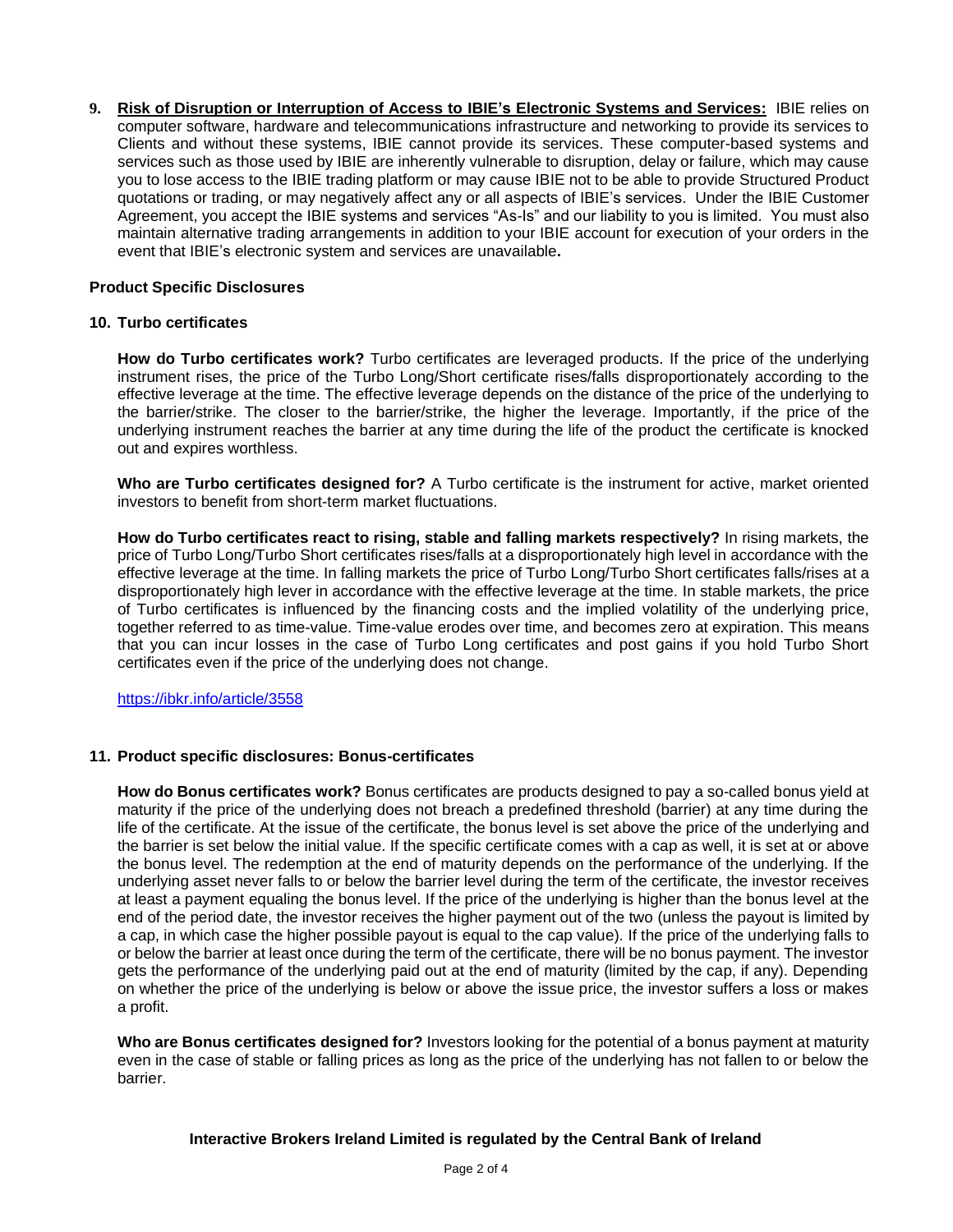**How do bonus certificates react to rising, stable and falling markets?** In rising markets, the investor receives the bonus payment at maturity. If the certificate is not capped, the investor participates directly from the rising of the underlying once the price of the underlying is above the bonus level. In stable markets, the investor receives the bonus payment at maturity. In falling markets the investor receives the bonus payment at the maturity as long as the price of the underlying asset has never once fallen to or below the barrier lever. There is no bonus payment and the certificate follows the performance of the underlying asset until the end of the maturity period.

<https://ibkr.info/article/3561>

#### **12. Product specific disclosure: Discount certificate**

**How do Discount certificates work?** The Discount certificates enable investing into a predetermined underlying product at a lower price than the underlying product's current market price. The certificates are fully tied to the changes in the underlying product price, and a maximum price level (referred to as a cap) is defined at the time of the certificate's issuance, up to which the investor may benefit from positive shifts in the underlying product price. If the price shifts in the opposite direction, the certificate acts as an index certificate.

**Who are Discount certificates designed for?** Investors looking for a yield that is higher than the risk-free rate and are willing to undertake the risks associated with the underlying product.

**How do discount certificates react to rising, stable and falling markets?** In rising markets, if the price of the underlying instrument is at or above the cap, investors will earn the maximum return and receive payment amount reflected by the cap. In stable markets, if the rise of the underlying is below the cap, investors will receive a cash amount reflecting the value of the underlying instrument. In falling markets, the investor will incur a loss if the price of the underlying instrument has fallen so far that the discount has been totally eroded.

<https://ibkr.info/article/3557>

#### **13. Product specific disclosure: Factor certificates**

**How do Factor Certificates work?** Factor certificates allow investors to leverage the rising (long) or falling (short) movement of the underlying asset at a constant level of leverage expressed as the leverage factor.

**Who are Factor Certificates designed for?** Investors who want to get leveraged exposure to a particular underlying, where, as opposed to Turbos and Warrants, the leverage does not vary with changes in the underlying price, and obtain high participation in price changes of the referenced asset.

**How do Factor Certificates react to rising, stable and falling markets?** The value of Factor certificates will rise (long) or fall (short) a multiple amount equal to the leverage factor of the increase in the price of the underlying. The leveraged return is calculated on a daily basis, which means that cumulative returns for factor certificates may not equal the cumulative return of a direct investment in the underlying asset employing the same amount of leverage.

<https://ibkr.info/article/3556>